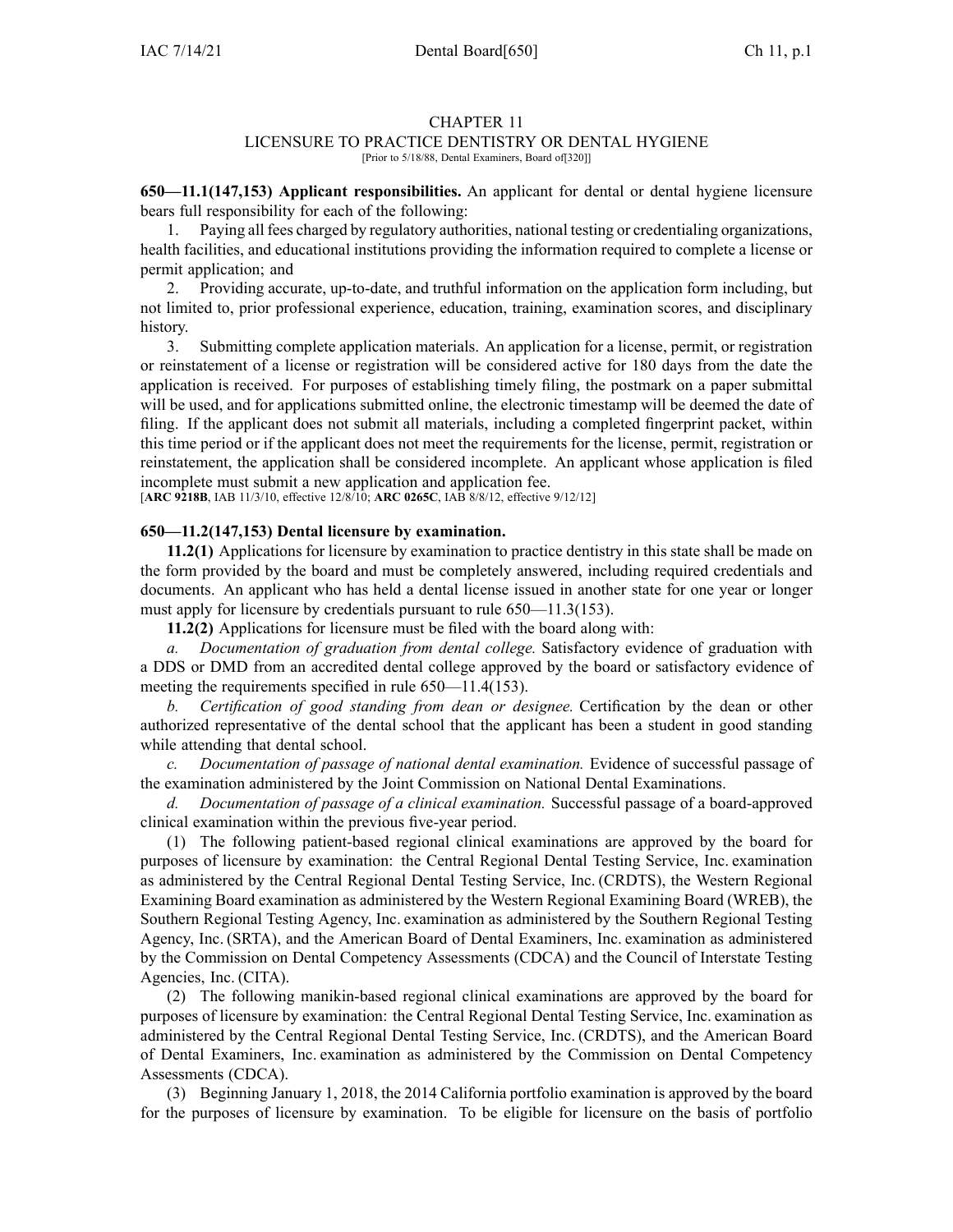examination, an applicant must be <sup>a</sup> student at the University of Iowa College of Dentistry or have graduated from the University of Iowa College of Dentistry within one year of the date of application.

*e. Explanation of any legal or administrative actions.* A statement disclosing and explaining any disciplinary actions, investigations, complaints, malpractice claims, judgments, settlements, or criminal charges.

*f. Payment of application, fingerprint and background check fees.* The nonrefundable application fee, plus the fee for the evaluation of the fingerprint packet and the criminal history background checks by the Iowa division of criminal investigation (DCI) and the Federal Bureau of Investigation (FBI), as specified in [650—Chapter](https://www.legis.iowa.gov/docs/iac/chapter/650.15.pdf) 15.

*g. Documentation of passage of jurisprudence examination.* Evidence of successful completion of <sup>a</sup> board-approved jurisprudence examination with <sup>a</sup> grade of at least 75 percent.

*h. Current CPR certification.* A statement:

(1) Confirming that the applicant possesses <sup>a</sup> valid certificate from <sup>a</sup> nationally recognized course in cardiopulmonary resuscitation (CPR) that included <sup>a</sup> "hands-on" clinical component;

(2) Providing the expiration date of the CPR certificate; and

(3) Acknowledging that the CPR certificate will be retained and made available to board office staff as par<sup>t</sup> of routine auditing and monitoring.

*i. Completed fingerprint packet.* A completed fingerprint packet to facilitate <sup>a</sup> criminal history background check by the DCI and FBI.

**11.2(3)** The board may require <sup>a</sup> personal appearance or any additional information relating to the character, education and experience of the applicant.

**11.2(4)** Applications must be signed and verified as to the truth of the statements contained therein. This rule is intended to implement Iowa Code sections [147.3](https://www.legis.iowa.gov/docs/ico/section/147.3.pdf), [147.29](https://www.legis.iowa.gov/docs/ico/section/147.29.pdf), and [147.34](https://www.legis.iowa.gov/docs/ico/section/147.34.pdf).

[**ARC [9218B](https://www.legis.iowa.gov/docs/aco/arc/9218B.pdf)**, IAB 11/3/10, effective 12/8/10; **ARC [9510B](https://www.legis.iowa.gov/docs/aco/arc/9510B.pdf)**, IAB 5/18/11, effective 6/22/11; **ARC [0265C](https://www.legis.iowa.gov/docs/aco/arc/0265C.pdf)**, IAB 8/8/12, effective 9/12/12; **ARC [2870C](https://www.legis.iowa.gov/docs/aco/arc/2870C.pdf)**, IAB 12/21/16, effective 1/25/17; **ARC [3488C](https://www.legis.iowa.gov/docs/aco/arc/3488C.pdf)**, IAB 12/6/17, effective 1/10/18; **ARC [5366C](https://www.legis.iowa.gov/docs/aco/arc/5366C.pdf)**, IAB 12/30/20, effective 2/3/21]

# **650—11.3(153) Dental licensure by credentials.**

**11.3(1)** Applications for licensure by credentials to practice dentistry in this state shall be made on the form provided by the board and must be completely answered, including required credentials and documents.

**11.3(2)** Applications must be filed with the board along with:

*a.* Satisfactory evidence of graduation with <sup>a</sup> DDS or DMD from an accredited dental college approved by the board or satisfactory evidence of meeting the requirements specified in rule  $650$ —11.4(153).

*b.* Evidence of successful passage of the Joint Commission on National Dental Examinations. Any dentist who has lawfully practiced dentistry in another state or territory for five years may be exempted from presenting this evidence.

*c.* A statement of any dental examinations taken by the applicant, with indication of pass/fail for each examination taken. Any dentist who has lawfully practiced dentistry in another state or territory for five or more years may be exempted from presenting this evidence.

*d.* Evidence of <sup>a</sup> current, valid license to practice dentistry in another state, territory or district of the United States issued under requirements equivalent or substantially equivalent to those of this state.

*e.* Evidence that the applicant has met at least one of the following:

(1) Has less than three consecutive years of practice immediately prior to the filing of the application and evidence of successful passage of <sup>a</sup> board-approved clinical examination pursuan<sup>t</sup> to subrule [11.2\(2\)](https://www.legis.iowa.gov/docs/iac/rule/650.11.2.pdf) within the previous five-year period; or

(2) Has for three consecutive years immediately prior to the filing of the application been in the lawful practice of dentistry in such other state, territory or district of the United States.

*f.* Evidence from the state board of dentistry, or equivalent authority, from each state in which applicant has been licensed to practice dentistry, that the applicant has not been the subject of final or pending disciplinary action.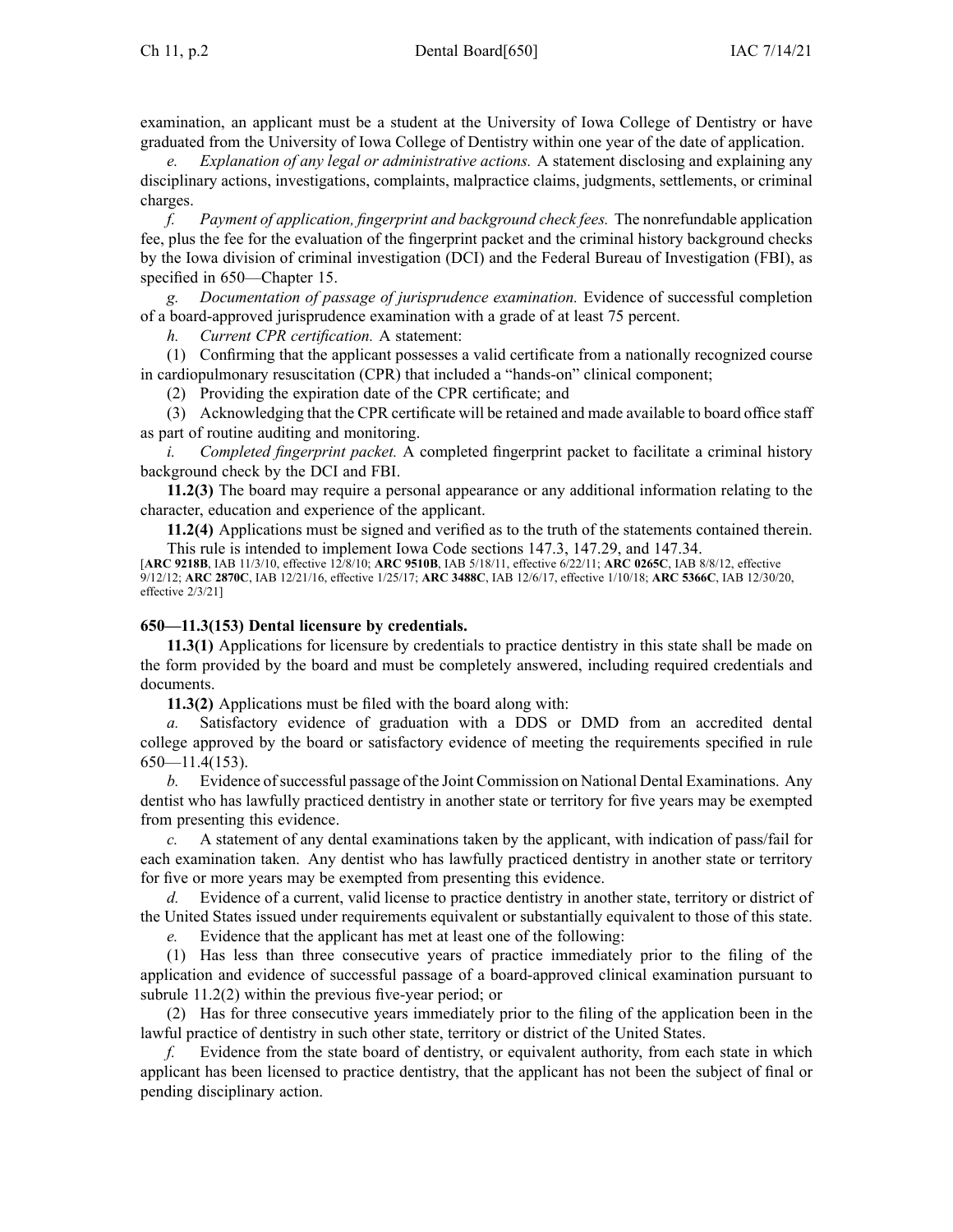*g.* A statement disclosing and explaining any disciplinary actions, investigations, malpractice claims, complaints, judgments, settlements, or criminal charges, including the results of <sup>a</sup> self-query of the National Practitioner Data Bank (NPDB).

*h.* The nonrefundable application fee for licensure by credentials, plus the fee for the evaluation of the fingerprint packet and the criminal history background checks by the Iowa division of criminal investigation (DCI) and the Federal Bureau of Investigation (FBI), as specified in [650—Chapter](https://www.legis.iowa.gov/docs/iac/chapter/650.15.pdf) 15.

*i.* Current CPR certification. A statement:

(1) Confirming that the applicant possesses <sup>a</sup> valid certificate from <sup>a</sup> nationally recognized course in cardiopulmonary resuscitation (CPR) that included <sup>a</sup> "hands-on" clinical component;

(2) Providing the expiration date of the CPR certificate; and

(3) Acknowledging that the CPR certificate will be retained and made available to board office staff as par<sup>t</sup> of routine auditing and monitoring.

*j.* Evidence of successful completion of a board-approved jurisprudence examination with a grade of at least 75 percent.

*k.* A completed fingerprint packet to facilitate <sup>a</sup> criminal history background check by the DCI and FBI.

**11.3(3)** The board may require <sup>a</sup> personal appearance or may require any additional information relating to the character, education, and experience of the applicant.

**11.3(4)** The board may also require such examinations as may be necessary to evaluate the applicant for licensure by credentials.

**11.3(5)** Applications must be signed and verified attesting to the truth of the statements contained therein.

**11.3(6)** A dentist who is licensed in another jurisdiction but who is unable to satisfy the requirements for licensure by credentials may apply for licensure by verification, if eligible, in accordance with rule [650—11.12](https://www.legis.iowa.gov/docs/iac/rule/650.11.12.pdf)(272C).

This rule is intended to implement Iowa Code chapters [147](https://www.legis.iowa.gov/docs/ico/chapter/147.pdf) and [153](https://www.legis.iowa.gov/docs/ico/chapter/153.pdf).

[**ARC [9218B](https://www.legis.iowa.gov/docs/aco/arc/9218B.pdf)**, IAB 11/3/10, effective 12/8/10; **ARC [0265C](https://www.legis.iowa.gov/docs/aco/arc/0265C.pdf)**, IAB 8/8/12, effective 9/12/12; **ARC [2870C](https://www.legis.iowa.gov/docs/aco/arc/2870C.pdf)**, IAB 12/21/16, effective 1/25/17; **ARC [3488C](https://www.legis.iowa.gov/docs/aco/arc/3488C.pdf)**, IAB 12/6/17, effective 1/10/18; **ARC [5366C](https://www.legis.iowa.gov/docs/aco/arc/5366C.pdf)**, IAB 12/30/20, effective 2/3/21; **ARC [5747C](https://www.legis.iowa.gov/docs/aco/arc/5747C.pdf)**, IAB 7/14/21, effective 8/18/21]

**650—11.4(153) Graduates of foreign dental schools.** In addition to meeting the other requirements for licensure specified in rule [650—11.2](https://www.legis.iowa.gov/docs/iac/rule/650.11.2.pdf)(147,153) or [650—11.3](https://www.legis.iowa.gov/docs/iac/rule/650.11.3.pdf)(153), an applicant for dental licensure who did not graduate with <sup>a</sup> DDS or DMD from an accredited dental college approved by the board must provide satisfactory evidence of meeting the following requirements.

**11.4(1)** The applicant must complete <sup>a</sup> full-time dental education program at an accredited dental college. The program must consist of either:

*a.* An undergraduate supplemental dental education program of at least two academic years. The undergraduate supplemental dental education program must provide didactic and clinical education to the level of <sup>a</sup> DDS or DMD graduate of the accredited dental college; or

*b.* A postgraduate general practice residency program of at least one academic year.

**11.4(2)** The applicant must receive <sup>a</sup> dental diploma, degree or certificate from the accredited dental college upon successful completion of the program.

**11.4(3)** The applicant must presen<sup>t</sup> to the board the following documents:

*a.* Satisfactory evidence of completion of board-approved dental education at an accredited dental college;

*b.* A final, official transcript verifying graduation from the foreign dental school at which the applicant originally obtained <sup>a</sup> dental degree. If the transcript is written in <sup>a</sup> language other than English, an original, official translation shall also be submitted; and

*c.* Verification from the appropriate governmental authority that the applicant was licensed or otherwise authorized by law to practice dentistry in the country in which the applicant received foreign dental school training and that no adverse action was taken against the license.

**11.4(4)** The applicant must demonstrate to the satisfaction of the board an ability to read, write, speak, understand, and be understood in the English language. The applicant may demonstrate English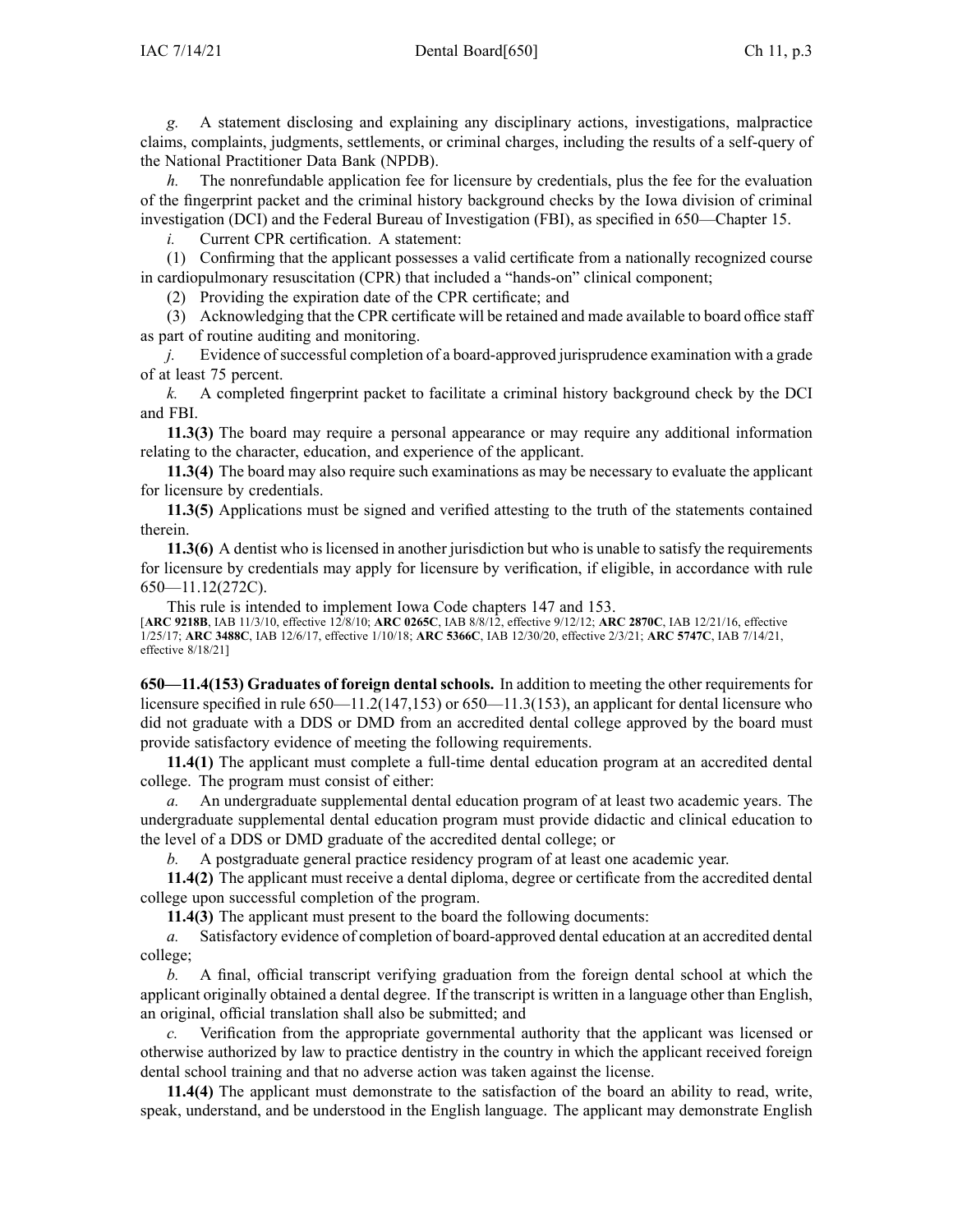proficiency by submitting to the board evidence of achieving <sup>a</sup> score sufficient to be rated in the highest level of ability on each section of the Test of English as <sup>a</sup> Foreign Language (TOEFL) as administered by the Educational Testing Service (ETS).

**11.4(5)** A dentist who is licensed in another jurisdiction but who is unable to satisfy the requirements for licensure in this rule may apply for licensure by verification, if eligible, in accordance with rule [650—11.12](https://www.legis.iowa.gov/docs/iac/rule/650.11.12.pdf)(272C).

This rule is intended to implement Iowa Code chapters [147](https://www.legis.iowa.gov/docs/ico/chapter/2018/147.pdf) and [153](https://www.legis.iowa.gov/docs/ico/chapter/153.pdf). [**ARC [3961C](https://www.legis.iowa.gov/docs/aco/arc/3961C.pdf)**, IAB 8/15/18, effective 9/19/18; **ARC [5747C](https://www.legis.iowa.gov/docs/aco/arc/5747C.pdf)**, IAB 7/14/21, effective 8/18/21]

### **650—11.5(147,153) Dental hygiene licensure by examination.**

**11.5(1)** Applications for licensure to practice dental hygiene in this state shall be made on the form provided by the dental hygiene committee and must be completely answered, including required credentials and documents. An applicant who has held <sup>a</sup> dental hygiene license issued in another state for one year or longer must apply for licensure by credentials pursuan<sup>t</sup> to rule [650—11.6](https://www.legis.iowa.gov/docs/iac/rule/650.11.6.pdf)(153).

**11.5(2)** Applications for licensure must be filed with the dental hygiene committee along with:

*a. Documentation of graduation from dental hygiene school.* Satisfactory evidence of graduation from an accredited school of dental hygiene approved by the dental hygiene committee.

*b. Certification of good standing from dean or designee.* Certification by the dean or other authorized representative of the school of dental hygiene that the applicant has been <sup>a</sup> student in good standing while attending that dental hygiene school.

*c. Documentation of passage of national dental hygiene examination.* Evidence of successful passage of the examination administered by the Joint Commission on National Dental Examinations.

*d. Documentation of passage of <sup>a</sup> regional clinical examination.* Successful passage of <sup>a</sup> board-approved clinical examination within the previous five-year period.

(1) The following patient-based regional examinations are approved by the board for purposes of licensure by examination: the Central Regional Dental Testing Service, Inc. examination as administered by the Central Regional Dental Testing Service, Inc. (CRDTS), the Western Regional Examining Board examination as administered by the Western Regional Examining Board (WREB), the Southern Regional Testing Agency, Inc. examination as administered by the Southern Regional Testing Agency, Inc. (SRTA), and the American Board of Dental Examiners, Inc. examination as administered by the Commission on Dental Competency Assessments (CDCA) and the Council of Interstate Testing Agencies, Inc. (CITA).

(2) The following manikin-based regional clinical examinations are approved by the board for purposes of licensure by examination: the examination administered by the Central Regional Dental Testing Service, Inc. (CRDTS), the American Board of Dental Examiners, Inc. examination as administered by the Commission on Dental Competency Assessments (CDCA) and the Council of Interstate Testing Agencies (CITA), and the examination administered by the Western Regional Examining Board (WREB).

*e. Payment of application, fingerprint and background check fees.* The nonrefundable application fee, plus the fee for the evaluation of the fingerprint packet and the criminal history background checks by the Iowa division of criminal investigation (DCI) and the Federal Bureau of Investigation (FBI), as specified in [650—Chapter](https://www.legis.iowa.gov/docs/iac/chapter/650.15.pdf) 15.

*f. Documentation of passage of jurisprudence examination.* Evidence of successful completion of <sup>a</sup> board-approved jurisprudence examination with <sup>a</sup> grade of at least 75 percent.

*g. Current CPR certification.* A statement:

(1) Confirming that the applicant possesses <sup>a</sup> valid certificate from <sup>a</sup> nationally recognized course in cardiopulmonary resuscitation (CPR) that included <sup>a</sup> "hands-on" clinical component;

(2) Providing the expiration date of the CPR certificate; and

(3) Acknowledging that the CPR certificate will be retained and made available to board office staff as par<sup>t</sup> of routine auditing and monitoring.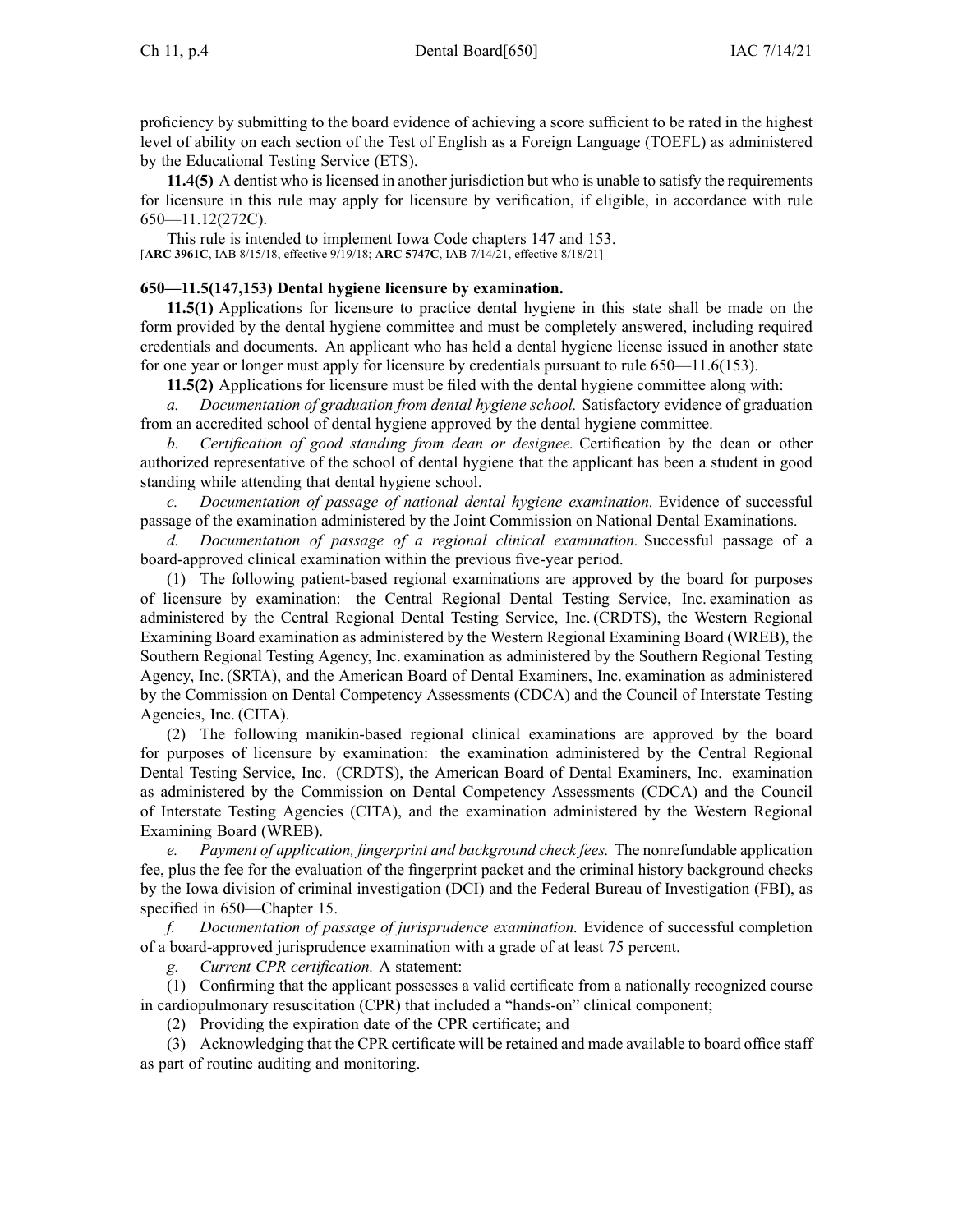*h. Explanation of any legal or administrative actions.* A statement disclosing and explaining any disciplinary actions, investigations, complaints, malpractice claims, judgments, settlements, or criminal charges.

*i. Completed fingerprint packet.* A completed fingerprint packet to facilitate <sup>a</sup> criminal history background check by the DCI and FBI.

**11.5(3)** The dental hygiene committee may require <sup>a</sup> personal appearance or any additional information relating to the character, education and experience of the applicant.

**11.5(4)** Applications must be signed and verified as to the truth of the statements contained therein.

**11.5(5)** Following review by the dental hygiene committee, the committee shall make recommendation to the board regarding the issuance or denial of any license to practice dental hygiene. The board's review of the dental hygiene committee recommendation is subject to [650—Chapter](https://www.legis.iowa.gov/docs/iac/chapter/650.1.pdf) 1.

This rule is intended to implement Iowa Code chapters [147](https://www.legis.iowa.gov/docs/ico/chapter/147.pdf) and [153](https://www.legis.iowa.gov/docs/ico/chapter/153.pdf).

[**ARC [7790B](https://www.legis.iowa.gov/docs/aco/arc/7790B.pdf)**, IAB 5/20/09, effective 6/24/09; **ARC [9218B](https://www.legis.iowa.gov/docs/aco/arc/9218B.pdf)**, IAB 11/3/10, effective 12/8/10; **ARC [9510B](https://www.legis.iowa.gov/docs/aco/arc/9510B.pdf)**, IAB 5/18/11, effective 6/22/11; **ARC [0265C](https://www.legis.iowa.gov/docs/aco/arc/0265C.pdf)**, IAB 8/8/12, effective 9/12/12; **ARC [2870C](https://www.legis.iowa.gov/docs/aco/arc/2870C.pdf)**, IAB 12/21/16, effective 1/25/17; **ARC [5366C](https://www.legis.iowa.gov/docs/aco/arc/5366C.pdf)**, IAB 12/30/20, effective 2/3/21; **ARC [5539C](https://www.legis.iowa.gov/docs/aco/arc/5539C.pdf)**, IAB 4/7/21, effective 5/12/21]

**650—11.6(153) Dental hygiene licensure by credentials.** To be issued <sup>a</sup> license to practice dental hygiene in Iowa on the basis of credentials, an applicant shall meet the following requirements.

**11.6(1)** Applications for licensure by credentials to practice dental hygiene in this state shall be made on the form provided by the dental hygiene committee and must be completely answered, including required credentials and documents.

**11.6(2)** Applications must be filed with the dental hygiene committee along with:

*a.* Satisfactory evidence of graduation from an accredited school of dental hygiene approved by the dental hygiene committee.

*b.* Evidence of successful passage of the examination of the Joint Commission on National Dental Examinations. Any dental hygienist who has lawfully practiced dental hygiene in another state or territory for five or more years may be exempted from presenting this evidence.

*c.* A statement of any dental hygiene examinations taken by the applicant, with indication of pass/fail for each examination taken. Any dental hygienist who has lawfully practiced dental hygiene in another state or territory for five or more years may be exempted from presenting this evidence.

*d.* Evidence of <sup>a</sup> current, valid license to practice dental hygiene in another state, territory or district of the United States issued under requirements equivalent or substantially equivalent to those of this state.

*e.* Evidence that the applicant has met at least one of the following:

(1) Has less than three consecutive years of practice immediately prior to the filing of the application and evidence of successful passage of <sup>a</sup> regional clinical examination pursuan<sup>t</sup> to [subrule](https://www.legis.iowa.gov/docs/iac/rule/650.11.5.pdf) [11.5\(2\)](https://www.legis.iowa.gov/docs/iac/rule/650.11.5.pdf) within the previous five-year period; or

(2) Has for three consecutive years immediately prior to the filing of the application been in the lawful practice of dental hygiene in such other state, territory or district of the United States.

*f.* Evidence from the state board of dentistry, or equivalent authority, in each state in which applicant has been licensed to practice dental hygiene, that the applicant has not been the subject of final or pending disciplinary action.

*g.* A statement disclosing and explaining any disciplinary actions, investigations, complaints, malpractice claims, judgments, settlements, or criminal charges, including the results of <sup>a</sup> self-query of the National Practitioner Data Bank (NPDB).

*h.* The nonrefundable application fee for licensure by credentials, the initial licensure fee and the fee for the evaluation of the fingerprint packet and the criminal history background checks by the Iowa division of criminal investigation (DCI) and the Federal Bureau of Investigation (FBI), as specified in [650—Chapter](https://www.legis.iowa.gov/docs/iac/chapter/650.15.pdf) 15.

*i.* A statement:

(1) Confirming that the applicant possesses <sup>a</sup> valid certificate from <sup>a</sup> nationally recognized course in cardiopulmonary resuscitation (CPR) that included <sup>a</sup> "hands-on" clinical component;

(2) Providing the expiration date of the CPR certificate; and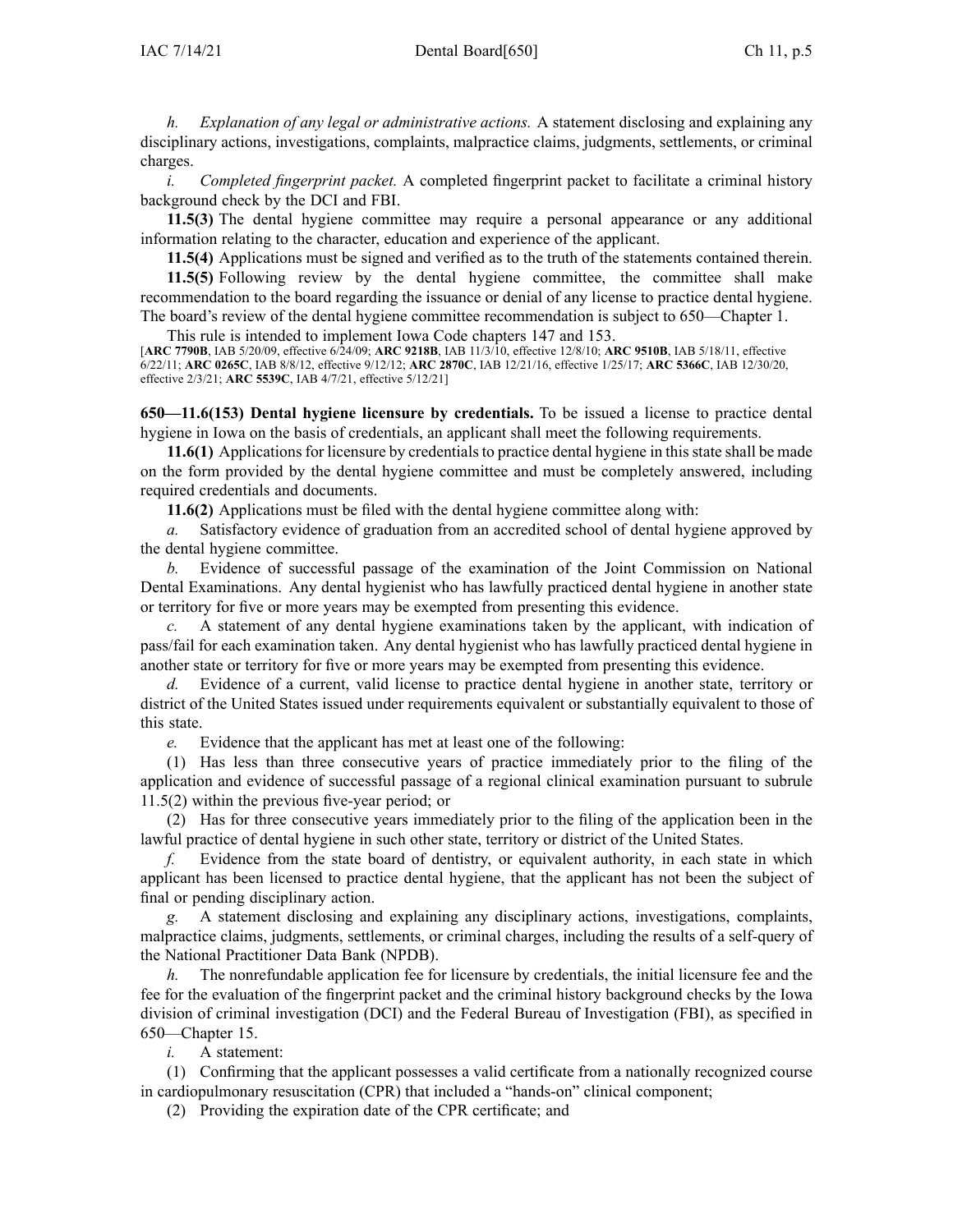(3) Acknowledging that the CPR certificate will be retained and made available to board office staff as par<sup>t</sup> of routine auditing and monitoring.

*j.* Successful completion of <sup>a</sup> board-approved jurisprudence examination with <sup>a</sup> grade of at least 75 percent.

*k.* A completed fingerprint packet to facilitate <sup>a</sup> criminal history background check by the DCI and FBI.

**11.6(3)** Applicant shall appear for <sup>a</sup> personal interview conducted by the dental hygiene committee or the board by reques<sup>t</sup> only.

**11.6(4)** The dental hygiene committee may also require such examinations as may be necessary to evaluate the applicant for licensure by credentials.

**11.6(5)** Applications must be signed and verified attesting to the truth of the statements contained therein.

**11.6(6)** Following review by the dental hygiene committee, the committee shall make <sup>a</sup> recommendation to the board regarding issuance or denial of <sup>a</sup> dental hygiene license. The board's review of the dental hygiene committee recommendation is subject to [650—Chapter](https://www.legis.iowa.gov/docs/iac/chapter/650.1.pdf) 1.

**11.6(7)** A dental hygienist who is licensed in another jurisdiction but who is unable to satisfy the requirements for licensure by credentials may apply for licensure by verification, if eligible, in accordance with rule [650—11.12\(](https://www.legis.iowa.gov/docs/iac/rule/650.11.12.pdf)272C).

This rule is intended to implement Iowa Code section [147.80](https://www.legis.iowa.gov/docs/ico/section/147.80.pdf) and chapter [153](https://www.legis.iowa.gov/docs/ico/chapter/153.pdf). [**ARC [9218B](https://www.legis.iowa.gov/docs/aco/arc/9218B.pdf)**, IAB 11/3/10, effective 12/8/10; **ARC [0265C](https://www.legis.iowa.gov/docs/aco/arc/0265C.pdf)**, IAB 8/8/12, effective 9/12/12; **ARC [0618C](https://www.legis.iowa.gov/docs/aco/arc/0618C.pdf)**, IAB 3/6/13, effective 4/10/13; **ARC [2870C](https://www.legis.iowa.gov/docs/aco/arc/2870C.pdf)**, IAB 12/21/16, effective 1/25/17; **ARC [5366C](https://www.legis.iowa.gov/docs/aco/arc/5366C.pdf)**, IAB 12/30/20, effective 2/3/21; **ARC [5539C](https://www.legis.iowa.gov/docs/aco/arc/5539C.pdf)**, IAB 4/7/21, effective 5/12/21; **ARC [5747C](https://www.legis.iowa.gov/docs/aco/arc/5747C.pdf)**, IAB 7/14/21, effective 8/18/21]

**650—11.7(147,153) Dental hygiene application for local anesthesia permit.** A licensed dental hygienist may administer local anesthesia provided the following requirements are met:

1. The dental hygienist holds <sup>a</sup> current local anesthesia permit issued by the board.

- 2. The local anesthesia is prescribed by <sup>a</sup> licensed dentist.
- 3. The local anesthesia is administered under the direct supervision of <sup>a</sup> licensed dentist.

**11.7(1)** Application for permit. A dental hygienist shall make application for <sup>a</sup> permit to administer local anesthesia on the form approved by the dental hygiene committee and provide the following:

*a.* The fee for <sup>a</sup> permit to administer local anesthesia as specified in [650—Chapter](https://www.legis.iowa.gov/docs/iac/chapter/650.15.pdf) 15; and

*b.* Evidence that formal training in the administration of local anesthesia has been completed within 12 months of the date of application. The formal training shall be approved by the dental hygiene committee and conducted by <sup>a</sup> school accredited by the American Dental Association Commission on Dental Education; or

*c.* Evidence of completion of formal training in the administration of local anesthesia approved by the dental hygiene committee and documented evidence of ongoing practice in the administration of local anesthesia in another state or jurisdiction that authorizes <sup>a</sup> dental hygienist to administer local anesthesia.

**11.7(2)** Permit renewal. The permit shall expire on August 31 of every odd-numbered year. To renew the permit, the dental hygienist must:

*a.* At the time of renewal, document evidence of holding an active Iowa dental hygiene license.

*b.* Submit the application fee for renewal of the permit as specified in [650—Chapter](https://www.legis.iowa.gov/docs/iac/chapter/650.15.pdf) 15.

**11.7(3)** Failure to meet the requirements for renewal shall cause the permit to lapse and become invalid.

**11.7(4)** A permit that has been lapsed for two years or less may be reinstated upon the permit holder's application for reinstatement and paymen<sup>t</sup> of the reinstatement fee as specified in [650—Chapter](https://www.legis.iowa.gov/docs/iac/chapter/650.15.pdf) 15. A permit that has been lapsed for more than two years may be reinstated upon application for reinstatement, documentation of meeting the requirements of [11.7\(1\)](https://www.legis.iowa.gov/docs/iac/rule/650.11.7.pdf)*"b"* or *"c,"* and paymen<sup>t</sup> of the reinstatement fee as specified in [650—Chapter](https://www.legis.iowa.gov/docs/iac/chapter/650.15.pdf) 15.

This rule is intended to implement Iowa Code sections [147.10](https://www.legis.iowa.gov/docs/ico/section/147.10.pdf) and [147.80](https://www.legis.iowa.gov/docs/ico/section/147.80.pdf) and chapter [153](https://www.legis.iowa.gov/docs/ico/chapter/153.pdf). [**ARC [0265C](https://www.legis.iowa.gov/docs/aco/arc/0265C.pdf)**, IAB 8/8/12, effective 9/12/12; **ARC [5366C](https://www.legis.iowa.gov/docs/aco/arc/5366C.pdf)**, IAB 12/30/20, effective 2/3/21]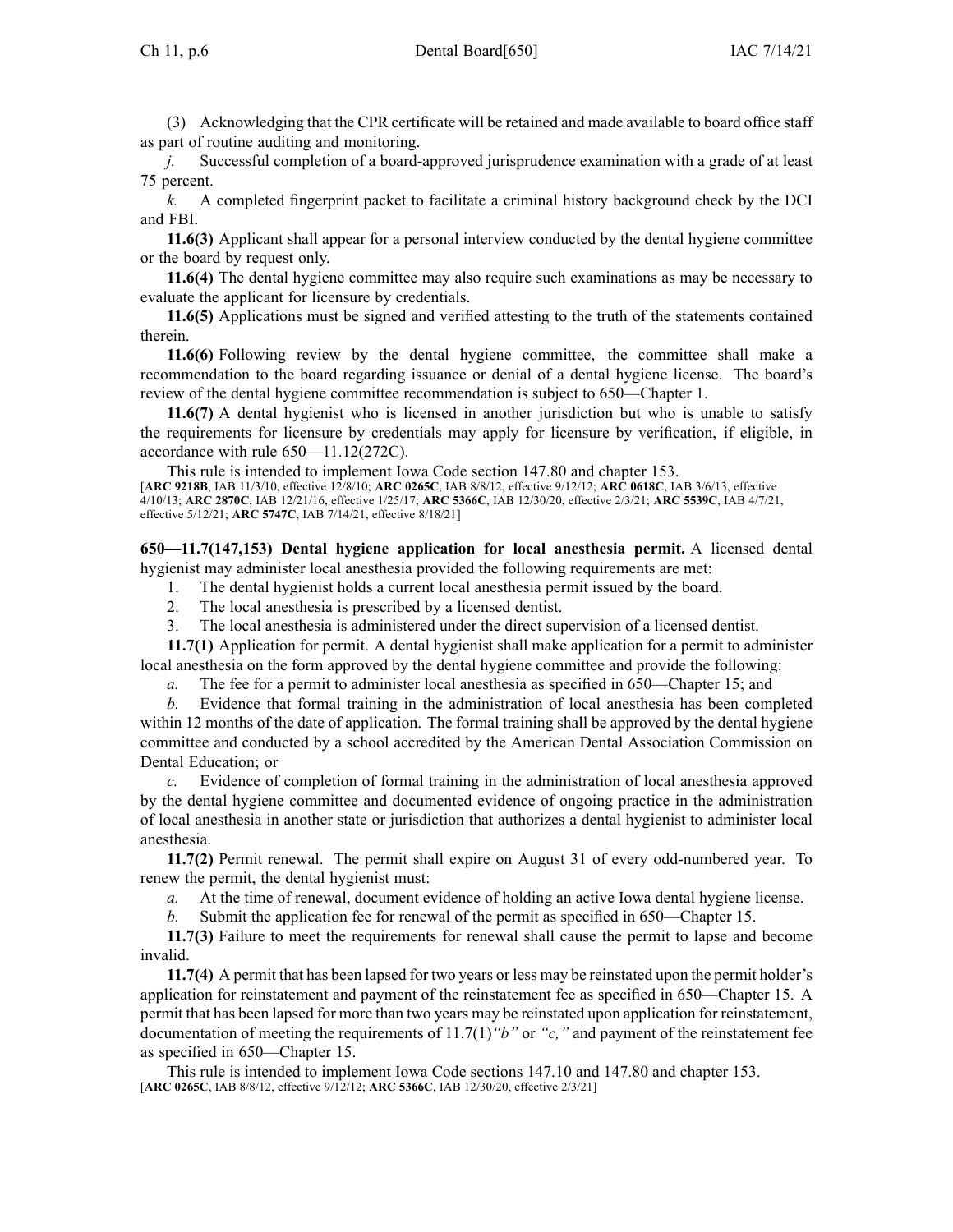**650—11.8(147,153) Review of applications.** Upon receipt of <sup>a</sup> completed application, the executive director as authorized by the board has discretion to:

1. Authorize the issuance of the license, permit, or registration.

2. Refer the license, permit, or registration application to the license and registration committee for review and consideration when the executive director determines that matters including, but not limited to, prior criminal history, chemical dependence, competency, physical or psychological illness, malpractice claims or settlements, or professional disciplinary history are relevant in determining the applicants' qualifications for license, permit, or registration.

**11.8(1)** Following review and consideration of an application referred by the executive director, the license and registration committee may at its discretion:

*a.* Authorize the executive director to issue the license, permit, or registration.

*b.* Send the license, permit, or registration application to the board for further review and consideration.

**11.8(2)** Following review and consideration of <sup>a</sup> license, permit, or registration application referred by the license and registration committee, the board shall:

*a.* Authorize the issuance of the license, permit, or registration,

*b.* Deny the issuance of the license, permit, or registration, or

*c.* Authorize the issuance of the license, permit, or registration under certain terms and conditions or with certain restrictions.

**11.8(3)** The license and registration committee or board may require an applicant to appear for an interview before the committee or the full board as par<sup>t</sup> of the application process.

**11.8(4)** The license and registration committee or board may defer final action on an application if there is an investigation or disciplinary action pending against an applicant, who may otherwise meet the requirements for license, permit, or registration, until such time as the committee or board is satisfied that licensure or registration of the applicant poses no risk to the health and safety of Iowans.

**11.8(5)** The dental hygiene committee shall be responsible for reviewing any applications submitted by <sup>a</sup> dental hygienist that require review in accordance with this rule. Following review by the dental hygiene committee, the committee shall make <sup>a</sup> recommendation to the board regarding issuance of the license or permit. The board's review of the dental hygiene committee's recommendation is subject to [650—Chapter](https://www.legis.iowa.gov/docs/iac/chapter/650.1.pdf) 1.

**11.8(6)** An application for <sup>a</sup> license, permit, or reinstatement of <sup>a</sup> license will be considered complete prior to receipt of the criminal history background check on the applicant by the FBI for purposes of review and consideration by the executive director, the license and registration committee, or the board. However, an applicant is required to submit an additional completed fingerprint packet and fee within 30 days of a request by the board if an earlier fingerprint submission has been determined to be unacceptable by the DCI or FBI.

[**ARC [4187C](https://www.legis.iowa.gov/docs/aco/arc/4187C.pdf)**, IAB 12/19/18, effective 1/23/19]

**650—11.9(147,153) Grounds for denial of application.** The board may deny an application for license or permit for any of the following reasons:

1. Failure to meet the requirements for license or permit as specified in these rules.

2. Failure to provide accurate and truthful information, or the omission of material information.

3. Pursuant to Iowa Code section [147.4](https://www.legis.iowa.gov/docs/ico/section/147.4.pdf), upon any of the grounds for which licensure may be revoked or suspended.

4. Pursuant to 650—Chapter 50, for having <sup>a</sup> disqualifying offense.

This rule is intended to implement Iowa Code section [147.4](https://www.legis.iowa.gov/docs/ico/section/147.4.pdf).

[**ARC [5747C](https://www.legis.iowa.gov/docs/aco/arc/5747C.pdf)**, IAB 7/14/21, effective 8/18/21]

# **650—11.10(147) Denial of licensure—appeal procedure.**

**11.10(1)** *Preliminary notice of denial.* Prior to the denial of licensure to an applicant, the board shall issue <sup>a</sup> preliminary notice of denial that shall be sent to the applicant by regular, first-class mail. The preliminary notice of denial is <sup>a</sup> public record and shall cite the factual and legal basis for denying the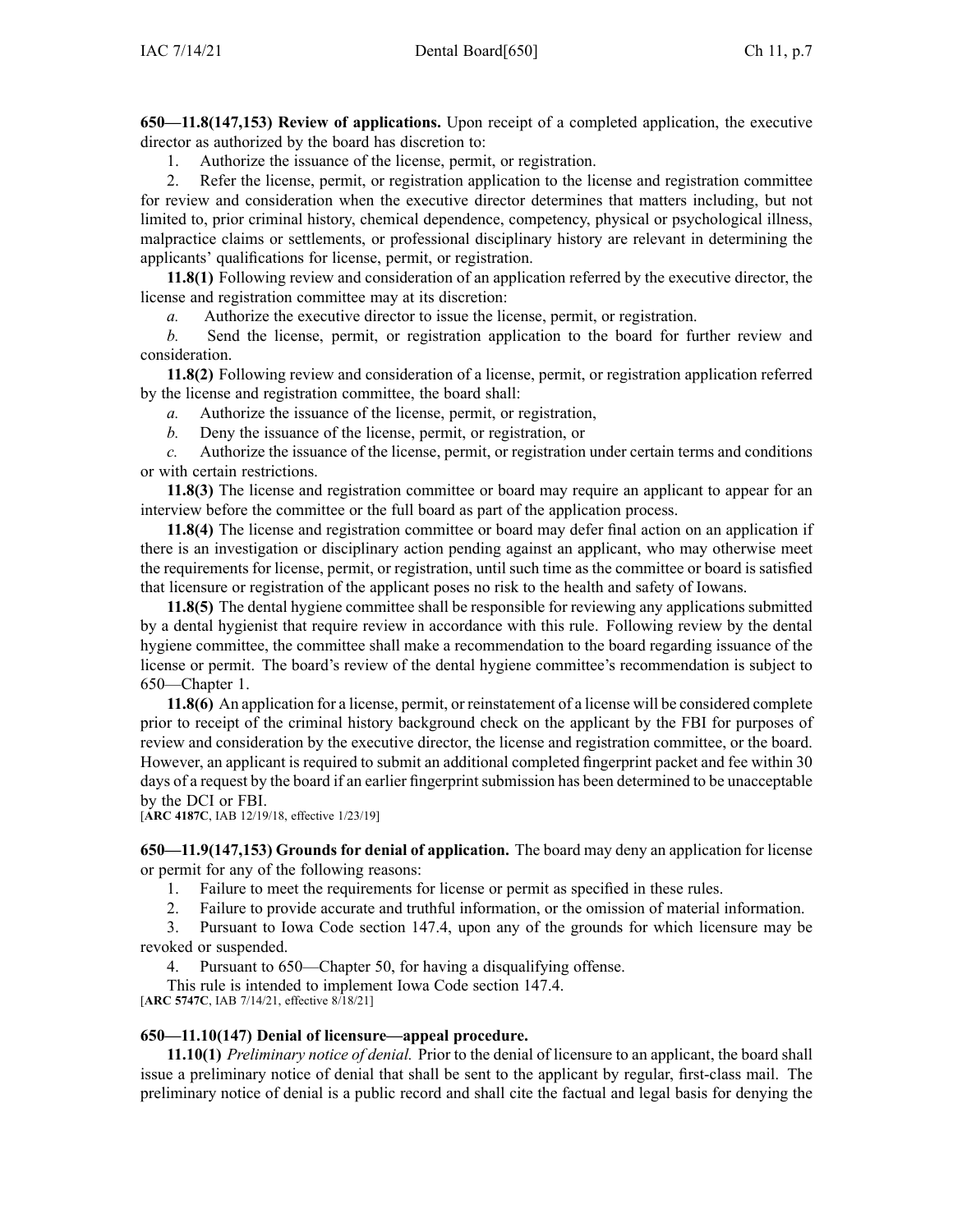application, notify the applicant of the appeal process, and specify the date upon which the denial will become final if it is not appealed.

**11.10(2)** *Appeal procedure.* An applicant who hasreceived <sup>a</sup> preliminary notice of denial may appeal the notice and reques<sup>t</sup> <sup>a</sup> hearing on the issues related to the preliminary notice of denial by serving <sup>a</sup> reques<sup>t</sup> for hearing upon the executive director not more than 30 calendar days following the date when the preliminary notice of denial was mailed. The reques<sup>t</sup> is deemed filed on the date it is received in the board office. The reques<sup>t</sup> shall provide the applicant's current address, specify the factual or legal errors in the preliminary notice of denial, indicate if the applicant wants an evidentiary hearing, and provide any additional written information or documents in suppor<sup>t</sup> of licensure.

**11.10(3)** *Hearing.* If an applicant appeals the preliminary notice of denial and requests <sup>a</sup> hearing, the hearing shall be <sup>a</sup> contested case and subsequent proceedings shall be conducted in accordance with [650—51.20](https://www.legis.iowa.gov/docs/iac/rule/650.51.20.pdf)(17A). License denial hearings are open to the public. Either party may reques<sup>t</sup> issuance of <sup>a</sup> protective order in the event privileged or confidential information is submitted into evidence.

*a.* The applicant shall have the ultimate burden of persuasion as to the applicant's qualification for licensure.

*b.* The board, after <sup>a</sup> hearing on license denial, may gran<sup>t</sup> the license, gran<sup>t</sup> the license with restrictions, or deny the license. The board shall state the reasons for its final decision, which is <sup>a</sup> public record.

*c.* Judicial review of <sup>a</sup> final order of the board to deny <sup>a</sup> license, or to issue <sup>a</sup> license with restrictions, may be sought in accordance with the provisions of Iowa Code section [17A.19](https://www.legis.iowa.gov/docs/ico/section/17A.19.pdf).

**11.10(4)** *Finality.* If an applicant does not appeal <sup>a</sup> preliminary notice of denial, the preliminary notice of denial automatically becomes final and <sup>a</sup> notice of denial will be issued. The final notice of denial is <sup>a</sup> public record.

**11.10(5)** *Failure to pursue appeal.* If an applicant appeals <sup>a</sup> preliminary notice of denial in accordance with [11.10\(2\)](https://www.legis.iowa.gov/docs/iac/rule/650.11.10.pdf), but the applicant fails to pursue that appeal to <sup>a</sup> final decision within six months from the date of the preliminary notice of denial, the board may dismiss the appeal. The appeal may be dismissed after the board sends <sup>a</sup> written notice by first-class mail to the applicant at the applicant's last-known address. The notice shall state that the appeal will be dismissed and the preliminary notice of denial will become final if the applicant does not contact the board to schedule the appeal hearing within 14 days after the written notice is sent. Upon dismissal of an appeal, the preliminary notice of denial becomes final.

**11.10(6)** *Disqualifying offenses.* Any denial of licensure based on <sup>a</sup> disqualifying offense is governed by [650—Chapter](https://www.legis.iowa.gov/docs/iac/chapter/650.50.pdf) 50 and not this rule.

This rule is intended to implement Iowa Code sections [147.3](https://www.legis.iowa.gov/docs/ico/section/147.3.pdf), [147.4](https://www.legis.iowa.gov/docs/ico/section/147.4.pdf) and [147.29](https://www.legis.iowa.gov/docs/ico/section/147.29.pdf). [**ARC [7789B](https://www.legis.iowa.gov/docs/aco/arc/7789B.pdf)**, IAB 5/20/09, effective 6/24/09; **ARC [5747C](https://www.legis.iowa.gov/docs/aco/arc/5747C.pdf)**, IAB 7/14/21, effective 8/18/21]

**650—11.11(252J) Receipt of certificate of noncompliance.** The board shall consider the receipt of <sup>a</sup> certificate of noncompliance of <sup>a</sup> suppor<sup>t</sup> order from the child suppor<sup>t</sup> recovery unit pursuan<sup>t</sup> to Iowa Code chapter [252J](https://www.legis.iowa.gov/docs/ico/chapter/252J.pdf) and [650—Chapter](https://www.legis.iowa.gov/docs/iac/chapter/650.33.pdf) 33 of these rules. License denial shall follow the procedures in the statutes and board rules as set forth in this rule.

This rule is intended to implement Iowa Code chapter [252J](https://www.legis.iowa.gov/docs/ico/chapter/252J.pdf). [**ARC [4747C](https://www.legis.iowa.gov/docs/aco/arc/4747C.pdf)**, IAB 11/6/19, effective 12/11/19]

**650—11.12(272C) Licensure by verification.** Licensure by verification is available in accordance with the following:

**11.12(1)** *Eligibility.* A dentist or dental hygienist may seek licensure by verification if the person is currently licensed as <sup>a</sup> dentist or dental hygienist in at least one other jurisdiction that has <sup>a</sup> scope of practice substantially similar to that of Iowa, the person has been licensed for <sup>a</sup> minimum of one year in the other jurisdiction and either:

*a.* The person relocates and establishes residency in the state of Iowa; or

*b.* The person is married to an active duty member of the military forces of the United States and is accompanying the member on an official permanen<sup>t</sup> change of station to <sup>a</sup> military installation located in the state of Iowa.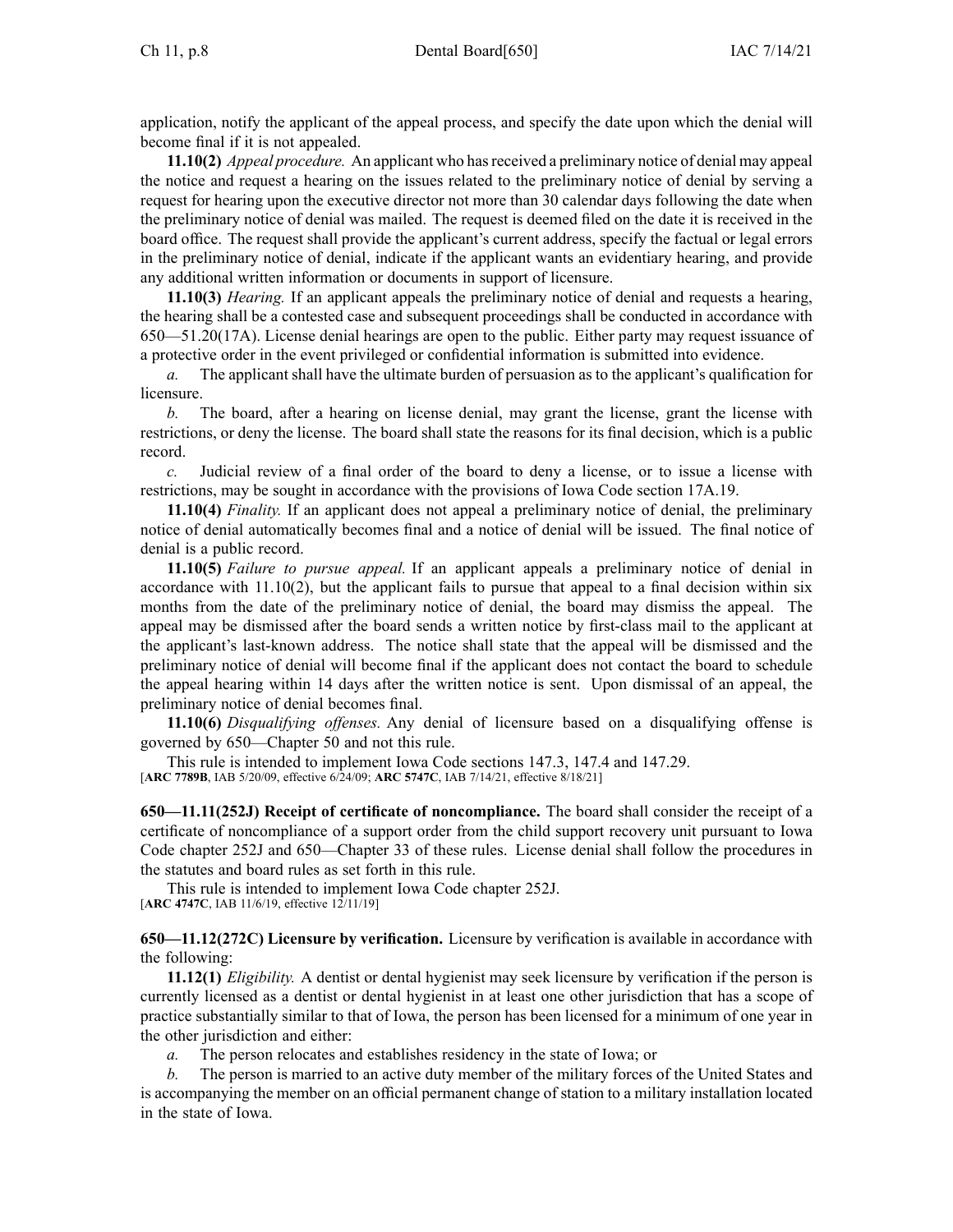**11.12(2)** *Board application.* The applicant must submit the following:

*a.* A completed application for licensure.

*b.* Payment of the application fee.

*c.* A completed fingerprint packet to facilitate <sup>a</sup> criminal history background check by the DCI and FBI.

*d.* A verification form, completed by the licensing authority in the jurisdiction that issued the applicant's license, verifying that the applicant's license in that jurisdiction complies with the requirements of Iowa Code section [272C.12](https://www.legis.iowa.gov/docs/ico/section/272C.12.pdf). The completed verification form must be sent directly from the licensing authority to the board.

*e.* Proof of residency in the state of Iowa or proof of military member's official permanen<sup>t</sup> change of station. Proof of residency includes:

(1) A residential mortgage, lease, or rental agreement;

- (2) A utility bill;
- (3) A bank statement;
- (4) A paycheck or pay stub;
- (5) A property tax statement;
- (6) A federal or state governmen<sup>t</sup> document; or
- (7) Any other board-approved document that reliably confirms Iowa residency.

*f.* Evidence of successful completion of a board-approved jurisprudence examination with a grade of at least 75 percent.

*g.* Copies of complete criminal record, if the applicant has <sup>a</sup> criminal history.

*h.* A copy of the relevant disciplinary documents, if another jurisdiction has taken disciplinary action against the applicant.

*i.* A written statement from the applicant detailing the scope of practice in the other state.

*j.* Copies of relevant laws setting forth the scope of practice in the other state.

**11.12(3)** *Applicants with prior discipline.* If another jurisdiction has taken disciplinary action against an applicant, the board will determine whether the cause for the disciplinary action has been corrected and the matter has been resolved. If the board determines the disciplinary matter has not been resolved, the board will neither issue <sup>a</sup> license nor deny the application for licensure until the matter is resolved. A person who has had <sup>a</sup> license revoked, or who has voluntarily surrendered <sup>a</sup> license, in another jurisdiction is ineligible for licensure by verification.

**11.12(4)** *Applicants with pending complaints or investigations.* If an applicant is currently the subject of <sup>a</sup> complaint, allegation, or investigation relating to unprofessional conduct pending before any regulating entity in another jurisdiction, the board will neither issue <sup>a</sup> license nor deny the application for licensure until the complaint, allegation, or investigation is resolved.

**11.12(5)** *Temporary licenses.* Applicants who satisfy all requirements for <sup>a</sup> license under this rule excep<sup>t</sup> for passing the jurisprudence examination may be issued <sup>a</sup> temporary license in accordance with the following:

*a.* A temporary license is valid for <sup>a</sup> period of three months.

*b.* A temporary license may be renewed once for an additional period of three months if the applicant has not failed the jurisprudence examination.

*c.* A temporary licensee shall display the board-issued license renewal card that indicates the license is a temporary license, which will satisfy the requirements in rule [650—10.2](https://www.legis.iowa.gov/docs/iac/rule/650.10.2.pdf)(147,153).

*d.* The temporary licensee must submit proof of passing the jurisprudence examination before the temporary license expires. When the temporary licensee submits proof of passing the jurisprudence examination, the temporary license will convert to <sup>a</sup> standard license and be assigned an expiration date consistent with standard licenses.

*e.* If the temporary licensee does not submit proof of passing the jurisprudence examination prior to the expiration of the temporary license, the temporary licensee must cease practice until <sup>a</sup> standard license is issued.

[**ARC [5747C](https://www.legis.iowa.gov/docs/aco/arc/5747C.pdf)**, IAB 7/14/21, effective 8/18/21]

[Filed 8/23/78, Notice 6/28/78—published 9/20/78, effective 10/25/78]